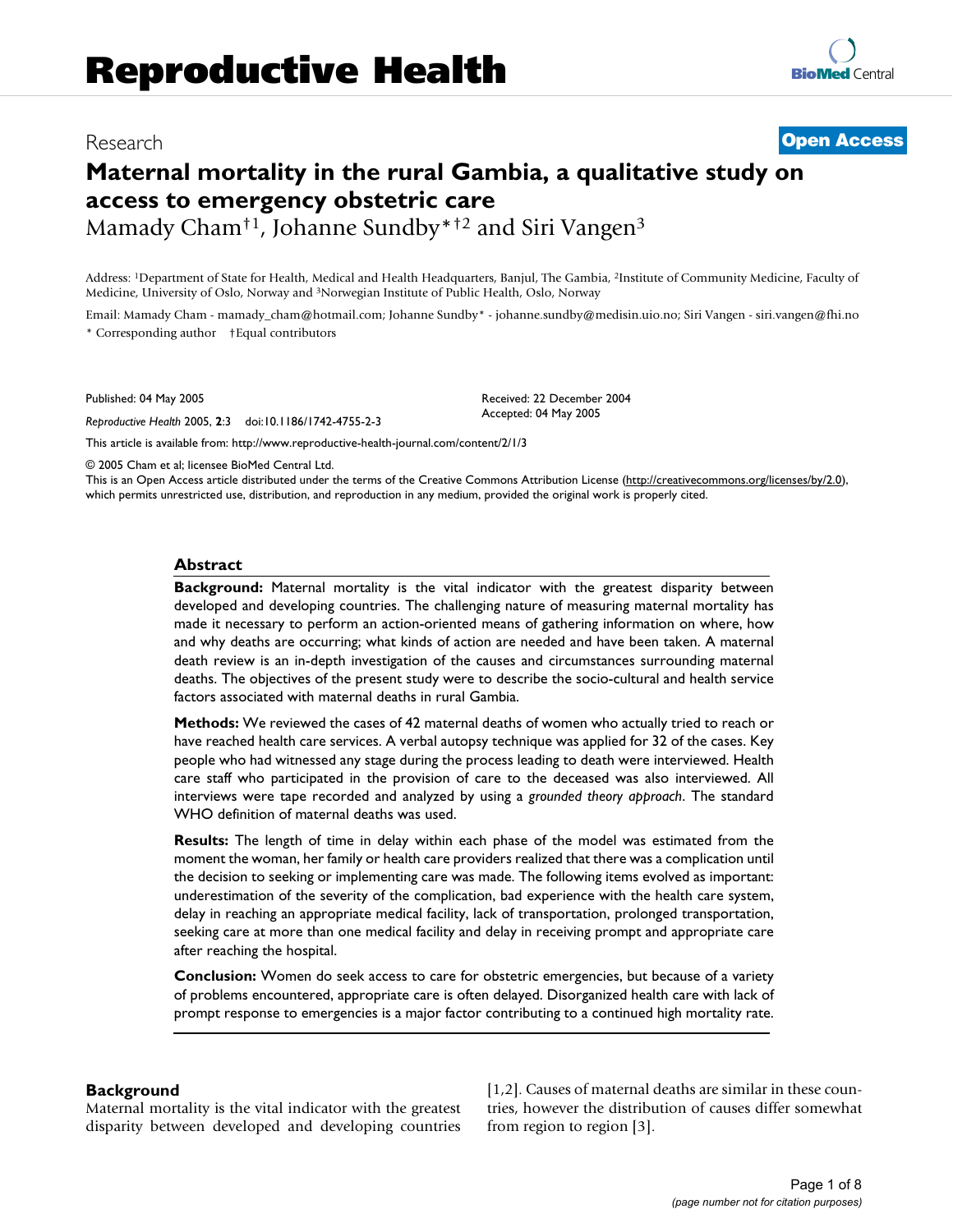Measuring maternal mortality is notoriously difficult for both conceptual and practical reasons. The currently available approaches are complex, resource intensive and imprecise; and the results they yield are often misleading [4]. The challenging nature of measuring maternal mortality necessitates to perform an action-oriented means of gathering information on where, how and why deaths are occurring; what kinds of action are needed and have been taken [5]. Assessing the impact of preventive measures demands exact knowledge about how many lives were saved. Often the answer to the "why" is not a simple one. The death may occur as a result of a series of interconnected events rather than one single factor. Answering the "why" question thus requires a systematic review of each maternal death in order to find information on events surrounding the deaths. A maternal death review is an indepth investigation of the causes and circumstances surrounding maternal deaths such as problems in accessing care, mismanagement and inadequate routines [6]. Levels of maternal mortality in the Gambia are unacceptably high and are ranked among the highest in Africa, estimated at 1,050 per 100,000 live births and are higher in rural than in urban areas [7]. Obstetric causes of maternal deaths in the Gambia are well documented [7-11], but little attention is paid to the contributing factors. In order to reach the Millennium Development Goal of reducing maternal mortality, women's access to good quality health care embedded in a human rights framework is an important factor. Access to emergency obstetric care and better social status of women are two elements that may contribute significantly towards this goal. Site-specific information may be a key to policy change and action, even if the general causes of continued high maternal mortality rates are well known. The influence of a local maternal care access study on improving service delivery and organization has been demonstrated in Mali [12].

The objectives of the present study were to describe the socio-cultural and health service factors associated with maternal deaths in rural Gambia. We aimed at identifying factors that if avoided, may have prevented these deaths. A key focus of the study is to try to create an operative understanding of the concept of access. The study was carried out in Central and Upper River Divisions between January and September 2002. The main qualitative findings from verbal autopsies performed on 32 maternal deaths are presented. The analysis of socio-demographic background, medical causes and management of cases is presented in another paper [13].

# *Study Area*

Central and Upper River Divisions are located at least 300 km away from the capital city, Banjul, and the roads are generally in poor condition. In 2002 the total population of the two divisions was estimated at 400,917 [14]. The

inhabitants are mainly subsistence farmers, and they are generally poor.

There are seventeen medical facilities in the area including one referral hospital. This hospital is the only facility providing comprehensive emergency obstetric care (EOC) [15]. The other health facilities provide some basic EOC. General access to basic health care facilities in the country is good, with over 85% of the population living within 3 km of a primary health care or outreach post and 97% within 5 km [16]. The distance from other health facilities in the area to the referral hospital ranges from 17 to 115 km. Antenatal care coverage in the country is exceptionally high, as 96% of pregnant women attend antenatal clinic at least once during pregnancy [17]. Levels of maternal mortality in this region are nevertheless among the highest in the country [7].

#### *Model*

We used the standard WHO definition of maternal death [18]. Like most health problems, causes of maternal death can be viewed either narrowly or broadly. A broad view would take into account individual, community and health service factors that contributed to the deaths, not merely the medical cause. The "Three phases of Delay Model" [19] was chosen to classify factors associated with the maternal deaths in the present study. The model is based on the fact that about 75% of maternal deaths are a result of direct causes: hemorrhage, obstructed labor, sepsis, eclampsia and abortion complications [4]. Most of these deaths are preventable with prompt and adequate medical interventions. Delays in reaching adequate care are prominent factors contributing to maternal deaths. Thaddeus and Maine [19] have argued that not getting adequate care in time is the overwhelming reason why women die in developing countries. Lack of care, they argued, can be related to three factors: a delay in making the decision to seek care when complications develop; a delay in reaching obstetric medical facility once the decision to seek care has been made; or delay in receiving adequate and appropriate care once a medical facility has been reached. Delay in the decision to seek medical care may be influenced by various factors such as the actors involved in the decision-making process, illness characteristics, and experience with the health system or distance to the health facility. Delay in reaching an appropriate medical facility is affected by the distribution of health facilities, availability of transportation, road conditions or cost of transportation. Delay in receiving adequate and appropriate care once the facility is reached is mainly due to operational difficulties in the health care delivery system. Such inadequacies may be characterized by shortages in supplies, equipment, lack of trained personnel, incompetence of the available staff, or uncoordinated emergency services. The delay model helps to identify community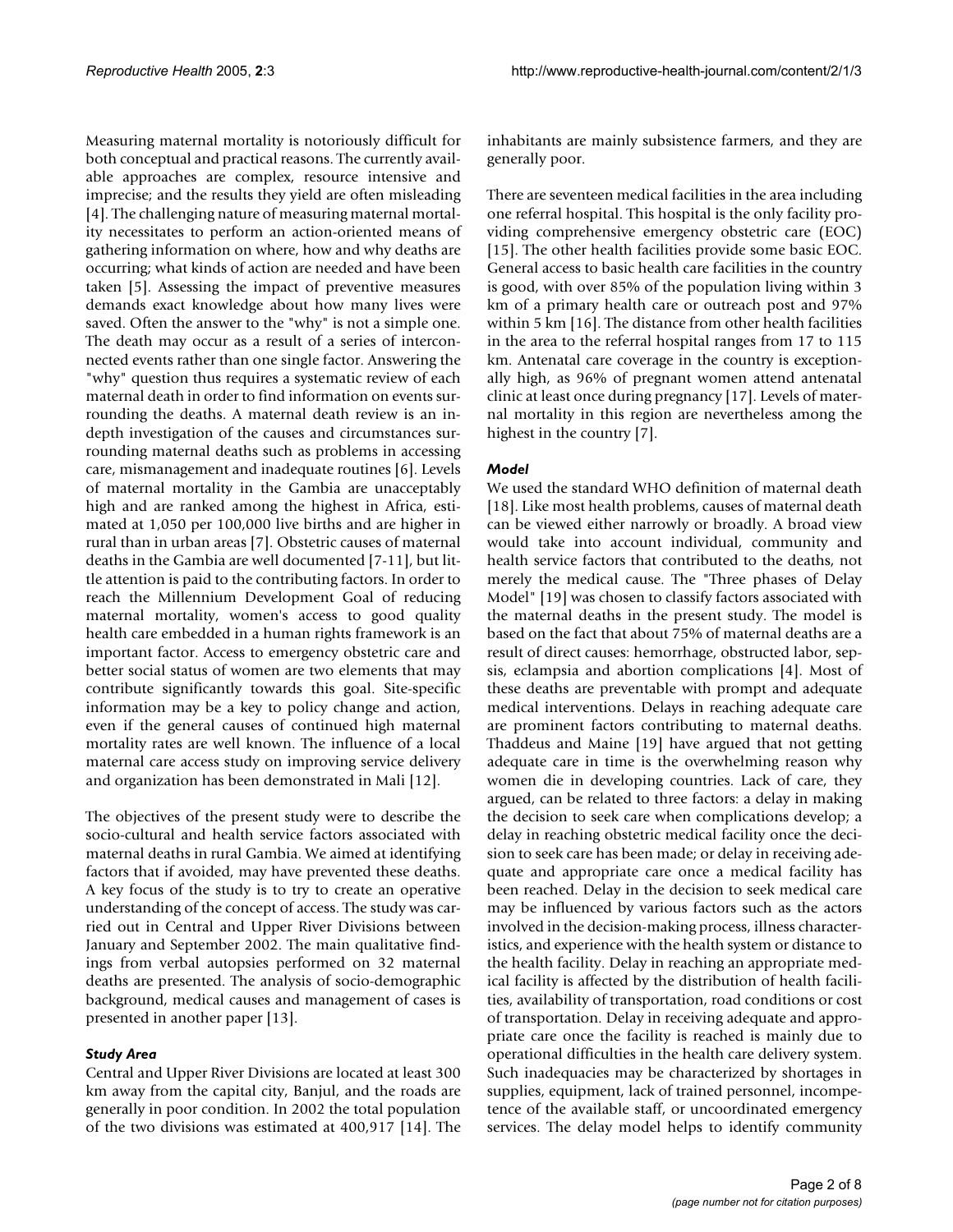and health services factors contributing to maternal deaths and as such it is useful in devising interventions and strategies for preventive measures.

# **Methods**

# *Data Collection*

This study is part of an in depth study on maternal mortality in the above described area. The main bulk of maternal mortality studies in the Gambia cover other areas [7- 11]. We have, in the chosen time period, identified a total of 42 maternal deaths, by using different community and health facility case finding strategies. The cases identified were women who actually tried to reach or have reached health care services. Medical and social details about the fatal cases are submitted for publication elsewhere. A verbal autopsy technique [20] was possible to perform on 32 of the women who died. We aimed at identifying the various circumstances that contributed to the deaths, often called the "road to death" [21,22]. This involved a visit to the home and village of the deceased and all health facilities where she sought care. Key people who had witnessed any stage in this process were interviewed.

In the community, interviews were performed with family members or other persons, usually those present during the time the deceased developed the illness; or those who accompanied her to the health facilities and were with her at the time of death. These were mainly in-laws, midwives or the deceased's husband. A WHO based, verbal autopsy questionnaire [10] was administered. An interview with the deceased's relatives was performed in the deceased's home at least one week after, but not later than twentyfive weeks after the death.

We often used a group interview, as the whole family participated in revealing their versions of the context of the death, and to give a verbatim account on the deceased's final illness up to her death. Specific issues such as the time taken to decide to seek care; places where care was sought; financial constraints; cultural factors influencing care seeking process; means of transportation and time to reach a medical facility were explored and recorded.

We also interviewed health care staff who participated in the provision of care to the deceased, ambulance drivers, generator operators and laboratory personnel. Other people interviewed in the community were local taxi drivers and ferry captains.

# *Analysis*

Interviews with staff were carried out independently. All interviews were tape recorded and transcribed in full text. The transcribed material was categorized and analyzed by using a *grounded theory*. Grounded theory is an interview text analysis method utilized for qualitative studies in the health sector, where the basis for the analysis is not a theoretical model per se, but the focus is rather on identified items of relevance to the studied topic [23]. Interpretation of the findings with a view to provide possible and plausible explanations was then performed.

# *Ethical approval*

The study was approved by a joint ethics committee of The Gambia Government/Medical Research Council Laboratories and the regional Medical Ethics Committee of Norway. Oral consent was taken from each participant.

# **Results**

# *Delay in deciding to seek care*

The delay was estimated from the moment somebody, either the woman or her family realized that there was a complication until the decision to seeking care was made. In seven of the 32 cases the process of seeking medical attention was delayed after becoming aware of the complication. The delay ranged from two hours to five days. The reasons mentioned for the delay were underestimation of the severity of the complication, cultural belief or previous unfavorable experience with the health system.

# *Underestimation of the severity of the complication*

Previous uncomplicated pregnancies may influence actions taken during the current pregnancy that can lead to a delay in the decision-making process. Women or their relatives used previous pregnancies as a risk- predicting tool. A husband of a deceased woman narrated:

*"This was her ninth pregnancy. All previous pregnancies were delivered at home. She always gave birth without even calling for help from the traditional birth attendant. We thought she will deliver this time without a problem".*

In another case a mother in-law narrated:

*"She swept the house and prepared breakfast. At midday she was lying in the room complaining of labor pains. We thought she will deliver without a problem as in her last pregnancy. It was after 2:00 pm she did not deliver then we decided to look for transport to take her to the health centre".*

# *Cultural belief*

In Gambian society pregnancy and childbirth are generally regarded entirely as women's entity. Older women in their menopause are seen as experts on pregnancy and childbirth, particularly in rural areas of the country. These women are consulted if a complication is noticed during pregnancy, labor or during the puerperium. When consulted, they usually decide what should be done and their advice is taken. Words of elders are hardly challenged in Gambian societies. In the case below an older woman advised a woman in labor to wait until after the next Mus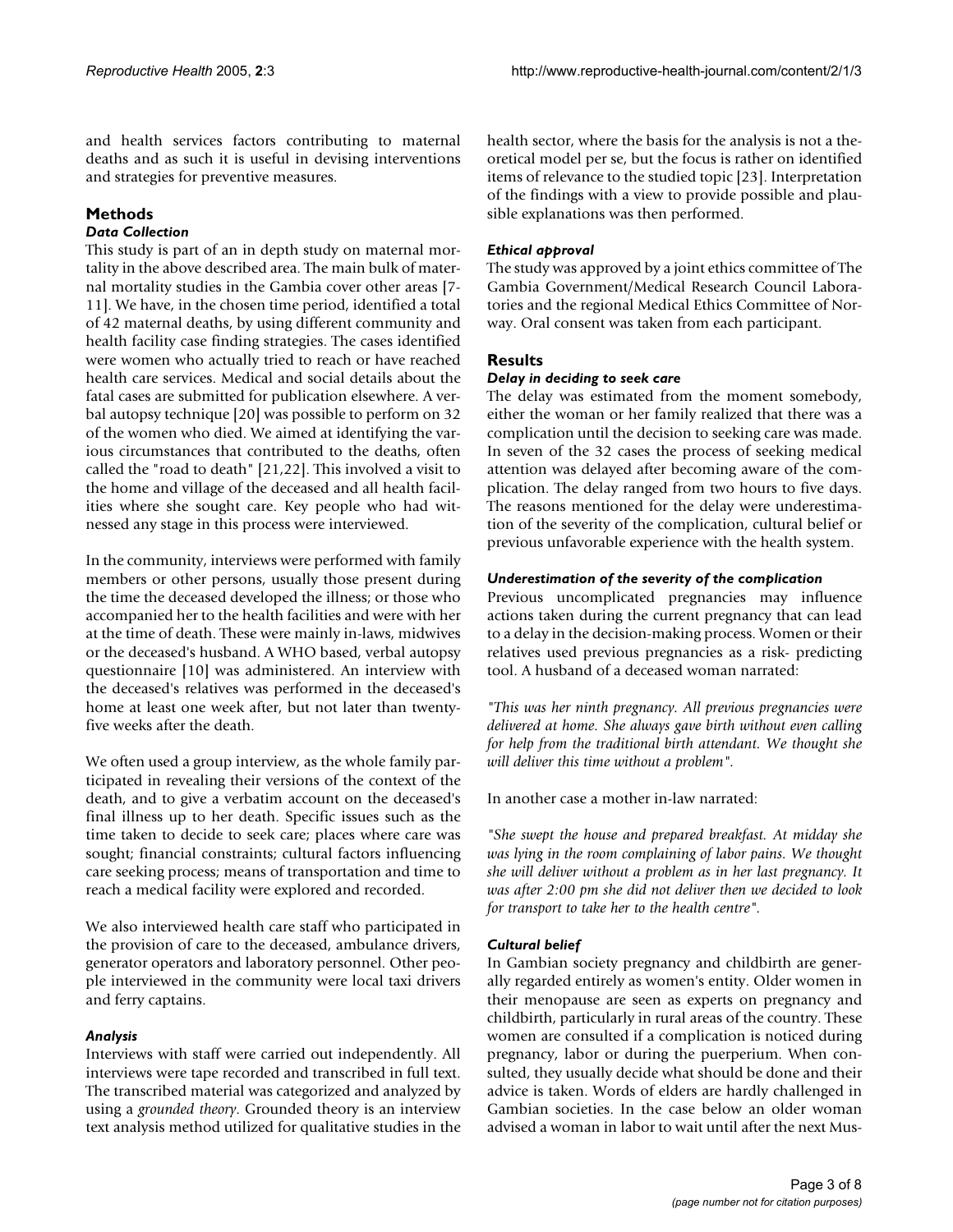lim praying time (after three hours) before seeking medical attention. The rationale for the delay was that it is believed to evaluate progress in labor at specific times corresponding to the Muslim praying times:

*"Labor and child birth takes place at certain times... ... ....these times correspond with the Muslim praying times. It was around midday and the next praying time was 2:00 pm so we thought she will deliver by then. It was after then when she did not deliver we decided to take her to the health centre".*

#### *Experience with the health care system*

Other testimonies indicated that structural factors in maternal health care provision discouraged women from seeking care. Prenatal care is provided on specific days in each community during week days only. This gives the impression that maternal health services are only available on days when clinics are held. A mother in-law narrated:

*"On Thursday evening she complained of abdominal pains... ... ...throughout the weekend she was with severe abdominal pain but we had to wait until the following Monday as it is the day on which pregnant women are attended to. The clinic is closed on Saturdays and Sundays".*

Poor provider attitude, fear of punishment by health care providers based on previous experiences or just gossip can lead to delays in the decision making process. A midwife narrated

*"She was vomiting throughout the night, the following morning the husband decided to take her to the health centre but she refused... ... ...she has not yet get an antenatal care card. She feared the nurses because if she goes to complain about the vomiting she will be asked the card and without it they [nurses] will tell her all salty words. She may be insulted or may even not be given medicine".*

Information from care providers that is not clearly understood, can lead to delay in seeking medical care. A woman with twin pregnancy was advised to deliver at the hospital. However, the information provided lead to the following situation:

*"She was told she had twin pregnancies by the nurse. She was told by the nurse to report to the hospital when in labor. When labor began we decided to go to the hospital. She was not told to report to the hospital before labor began".*

Barriers to seeking care may not appear as such to care providers when they make recommendations. The woman may not see them as an issue, as she is not given room to discuss these with the nurse.

Lack of money and refusal to receive medical attention were not identified as factors affecting health care seeking process. In twenty-two out of the thirty-two women, no funds were available when the complication developed. In all these cases the woman was taken to a medical facility without money and a relative was left behind to raise money in the community, to be able to pay at a later stage.

# *Delay in reaching an appropriate medical facility*

Once a decision to seek medical care has been made, other obstacles had to be overcome in reaching a medical facility. Twenty-seven of the 32 women were delayed in reaching an appropriate medical facility. The reasons for this delay can be grouped into three subcategories: lack of transport, prolonged transportation and seeking care at more than one facility.

# *Lack of transportation*

Transportation difficulties, such as poor road conditions, lack of readily available transport and/or inadequate means of transportation were mentioned. The relatives often expressed shortage of transport as serious obstacles. Lack of motorized transport forced some families to opt for alternative means of transport such as using a cart (donkey, ox or horse) or in extreme instances, they walked. A husband explained:

*"She started pouring blood late in the evening just after evening prayers [5:00 pm]....we took her to the main road [tarred road] to look for transport. We were there [main road] up to twelve midnight but couldn't get transport. All the vehicles that came were full. We went back home and woke up early morning the following day to catch the first transports".*

Transportation difficulties were experienced even after reaching the first medical facility, as some of the health facilities were without an ambulance. If a facility has an ambulance it usually serves multiple purposes and may not be available at certain times. A midwife narrated:

*"The patient came to the health centre at around 4:00 pm... ....she cannot be managed here because she may need an operation [caesarean section]. We planned to evacuate her to the hospital but our ambulance had a breakdown a week ago. We looked for transport in the village throughout the night but could not get one. The following morning we went to the agricultural department to look for transport but their vehicle had already left for trek. It returned around 11:00 am and thereafter it came to transport the patient to the hospital".*

Lack of fuel for the ambulance was also mentioned. In such occasions relatives or escorts met the fuel cost. A husband narrated: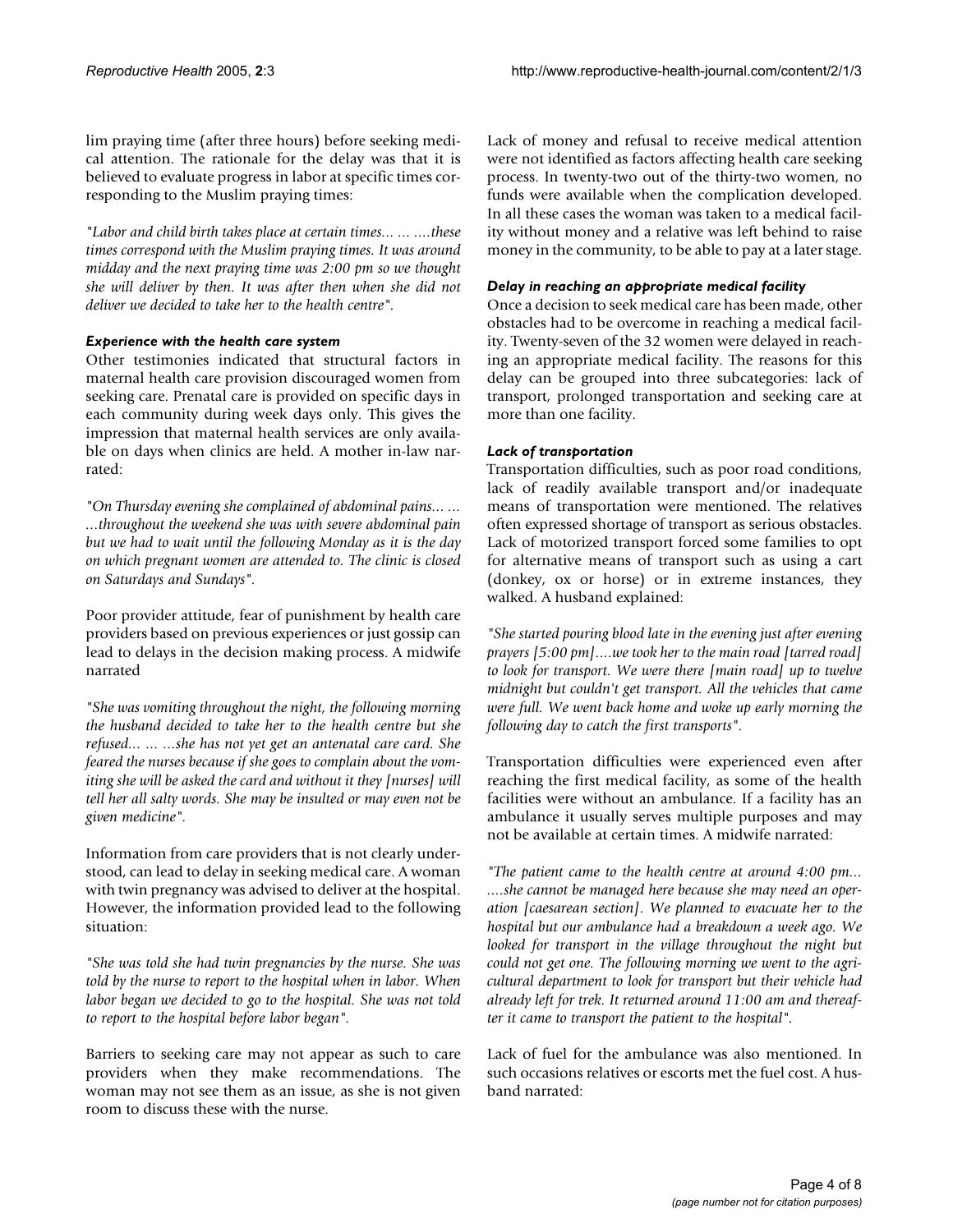*"I took my wife to the health centre... ...two hours later the nurse told me that she [my wife] will be transferred to the hospital but that the ambulance had no fuel. I was asked to buy fuel for the ambulance to take my wife. I bought twenty liters of diesel".*

Some communities in the Gambia have – with the assistance of the health authorities – tried to set up community based emergency transport systems, such as horse carts or bicycle ambulances, but it is difficult to make them sustainable.

#### *Prolonged transportation*

Long distance, visiting different health facilities, poor road and vehicle conditions contributed to prolonged traveling time. Several testimonies highlighted this. A husband explained:

*"She was admitted in the hospital for two weeks and discharged on a Monday. On her return to our village [85 km away from the hospital] she fell down unconscious. We took her to the health centre in our village where she was transferred to another health centre [20 km]. She was again transferred to the hospital [60 km away]. She spent few hours at the hospital and died".*

#### *Seeking care at more than one medical facility*

Seeking care at an inappropriate level of facility actually delays access to appropriate treatment. The inability to provide comprehensive obstetrical services forces peripheral health facilities to refer all women needing such services to the nearest hospital: 26 of the 32 women visited more than one medical facility during the care seeking process, 18 of the 26 women visited two health facilities while the other 8 women visited three different facilities. Thus, the women accessed a *health care facility*, but not appropriate *health care*. The husband of a deceased narrated:

*"We took her to the health centre in the village... .....she was examined by the nurse who later transferred her to another health centre [44 km away]. There she spent the night and the following morning she was again transferred to the hospital [36 km away]. On our way to the hospital we had to cross the river at two different crossing points. Immediately after we reached the hospital she died".*

#### *Delay in receiving prompt and appropriate care after reaching the hospital*

Thirty-one women experienced delay in receiving prompt and adequate obstetric care at the hospital level. Lack of blood transfusions and basic medical supplies were mentioned in the testimonies. A mother in-law explained:

*"When we reached the hospital, they [the doctor and the nurses] told us to find two bottles of blood for her [our patient]. We went to the laboratory but the man at the lab said there was no blood. I donated one bottle and bought another in the lab. After giving her [patient] the blood we were asked to get another two bottles. We went back to the lab but the man at the lab insisted there was no blood. I paid him D300.00 [equivalent to US\$12.00] before getting the two bottles of blood".*

A husband of a deceased woman narrated:

*"She was pouring blood at home so we took her to the health centre. There we were told she urgently needed blood but blood bags were not available. She was then transferred to the hospital [60 km away]. At the hospital blood bags were finished. She was in the hospital from mid-day up to the following day in the evening but had not received blood. Late at night she died".*

A laboratory officer narrated:

*"Here patients are escorted to the hospital by old women who are not fit to donate blood. In addition most men in this area are reluctant to donate blood and prefer to buy blood".*

Delay in providing prompt and adequate care by the medical team was also highlighted in the testimonies. A midwife narrated:

*"She was brought to the hospital on the 13th at around 9:00 am from another health centre. The doctor saw her and diagnosed hand-presentation. He [doctor] asked us [midwives] to observe her. No action was taken by the doctors up to the 15th late in the evening [48 hours later] when they took her to the theatre. He [doctor] first tried external cephalic version which failed before a caesarean section was performed. The patient was wheeled dead from the theatre".*

Poor management of staff availability, particularly doctors, has been mentioned as a factor contributing to poor care. A midwife narrated:

*"There used to be four doctors in the maternity unit but in July all three went on leave together. Now only one doctor is available for the unit. He does ward rounds, performs operations and runs the out-patients clinic. Even when there were four doctors we usually have problems with them [doctors] because there is no duty rooster for doctors in place. After normal working hours when there is an emergency it is always difficult to see them".*

# **Discussion**

The Gambia was the first country to implement a sisterhood approach to measure maternal mortality rates [9]. Former studies of maternal deaths in the Gambia indicated a decrease in numbers [10]. However, factors related to health care delivery could contribute to further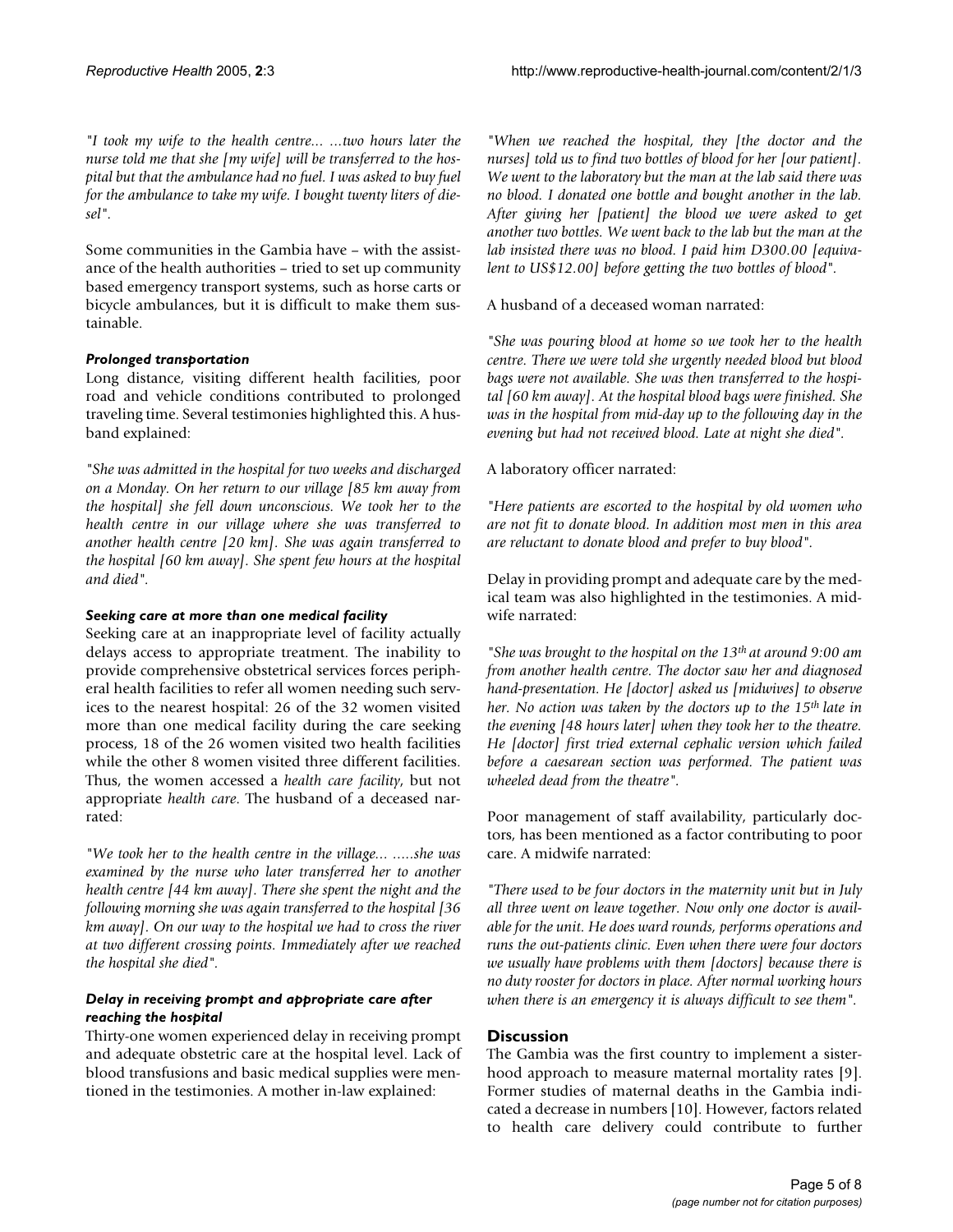improvement [16], as substandard care has been demonstrated as a contributing factor to poor survival [8]. We used multiple sources of information, such as health workers' identification, community leaders' knowledge, hospital files and post partum follow up visits to identify maternal deaths that took place in the health care facilities.

Maternal death is often a consequence of a long and complex chain of delays, and only in few cases death can be attributed to a specific event [24-26]. Any one delay could be fatal to a woman with obstetrical complications. Contrary to the common belief, that women do not seek care and die in the community, we identified a number of women who initially intended to deliver at home, but tried to get assistance once a complication occurred. The problems encountered in trying to do so, reveal major obstacles in access to appropriate care within an acceptable time.

# *Delay in deciding to seek medical care*

Delay in deciding to seek medical care on the part of the woman or her relative is usually regarded entirely as patient factor. First, the illness or complication must be recognized and classified as abnormal. Recognition of an illness may be influenced by factors such as the prevalence of the condition [27]. In a study among pregnant women in Senegal, 13% regarded fever, pallor and dizziness as normal signs of pregnancy because these conditions were common among pregnant women in that area [28]. In Tanzania, rural women seem to avoid going to the hospital because of fear of discrimination, geographical and financial barriers and different interpretation of danger signs [29]. Raising awareness is a health education issue for health care workers and the community. One role of appropriate antenatal care is to address these issues and to offer care seeking solutions in advance. Access to skilled attendance at childbirth includes improved technical skills as well as skills in attitude, communication, information and early advice on referral [30].

Brown [31] defined culture as a 'complex whole' that refers to the learnt pattern of thoughts and behavior characteristics of a social group. It involves religion, kinship, knowledge, belief, art, morals and child bearing practices. The tendency to act or not in the presence of a complication is also influenced by the interpretation supported by cultural beliefs. Several studies carried out in Africa and elsewhere [24,32,33] have highlighted how culture influenced health care seeking process. Religious belief was mentioned to have influenced the care seeking process in our study. Jansen [34] asserted that religion, medicine and magic are closely interwoven. If the barriers to care are too overwhelming, a culturally based reassurance that "things

most likely will go well" may cause a hesitation in recognizing early signs of complications.

Health service related factors were mentioned to have constrained the decision-making process in this study. Bad experience with the health system will mostly lead to reluctance or non-utilization of health care services. Poor provider attitude towards patients has been identified as a major factor to low utilization of services in Kigoma [21] and to low compliance to a referral hospital by high-risk pregnant women [28]. The communication barriers between lay people's concepts and those of professional care providers may lead to serious misinterpretations. Women in the Gambia often resort to home delivery assisted by a traditional birth attendant or a relative as their first option. Sundari [25] identified unfamiliar setting at the health facility, being attended to by strangers, lack of family support, attendant being a male care provider, reduced autonomy, lack of sympathy and understanding on the part of the health care personnel and not seeing the need for care as some of the factors contributing to non-utilization of health services during labor and childbirth.

# *Delay in reaching an appropriate medical facility*

Lack of public transportation systems in rural areas requires that communities need to form partnership with the local commercial transport owners in addressing the transport problem. This strategy was adopted in Northwestern Nigeria [35] and had contributed to the reduction of maternal deaths and cost of transportation.

Major health centers are strategically located in the Gambia, but accessing them does not necessarily mean to receive appropriate care. Sometimes using these sites as the entry point to health services can delay further attempts of accessing adequate care. Efforts to transfer health centers into fully functional basic obstetric emergency units could reduce the delay caused by long transportation time.

Being unable to meet the costs for immediate health care was not seen as a main obstacle. Some health facilities supported by non-governmental organizations (NGOs) and local associations have implemented a system of cost sharing in order to provide quality health care.

#### *Delay in receiving prompt and appropriate care after reaching the hospital*

A multi-centre study from three West-African countries, reported that most of the women classified as "near misses" were referred from another facility [36], highlighting the need to differentiate between those who arrive in a critical condition and those who develop one. Inadequacy in health care may be due to one or a chain of the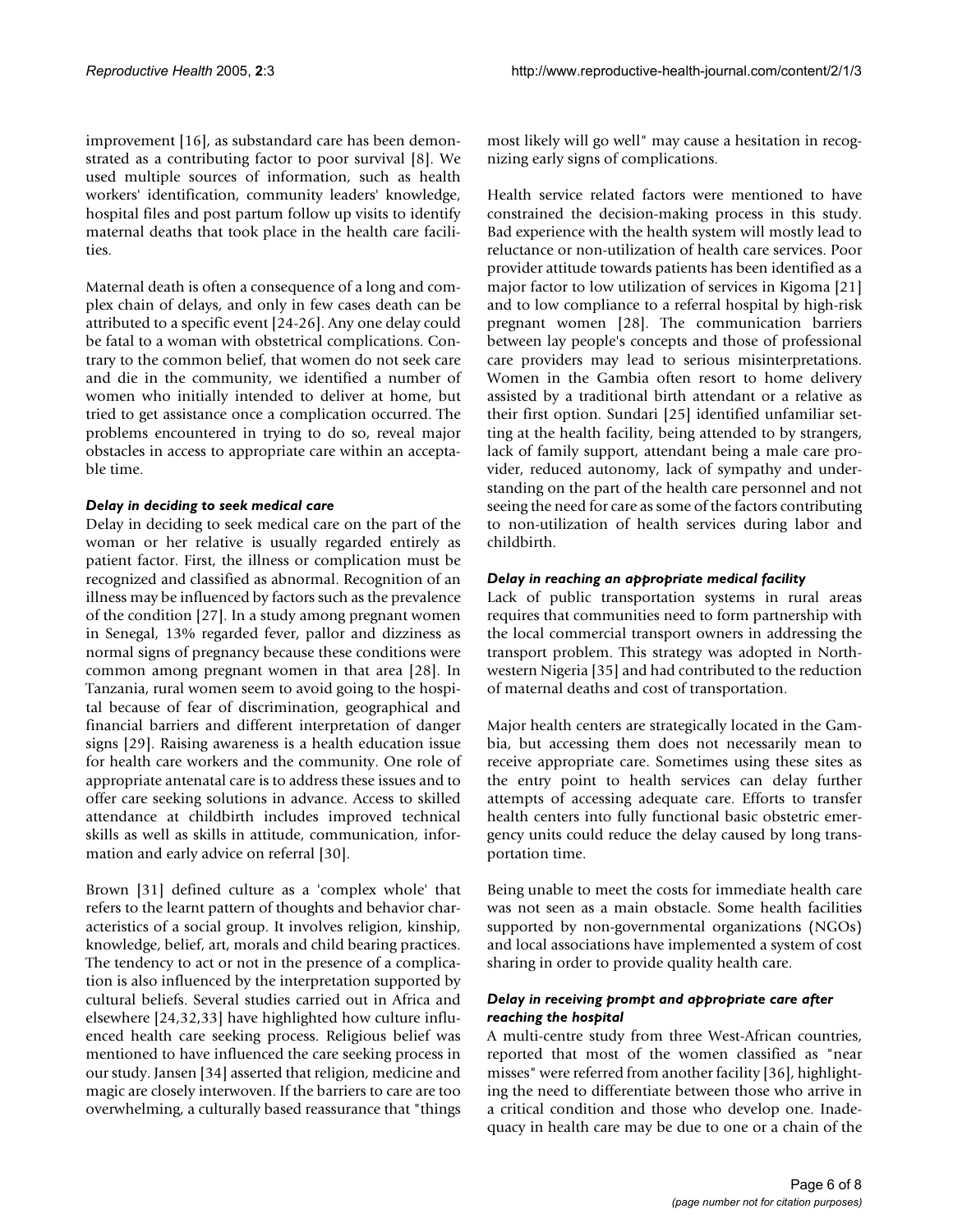following events: shortage of medical supplies, lack of equipment, lack of trained personnel, and incompetence of the available staff. Health system failures have been identified as a major contributing factor to maternal deaths [8,10,21,37,38].

#### **Conclusion**

The failure to get adequate treatment in time may be seen in a "right to access health care "context. Women's access to appropriate services is a concern in the Gambia. This study reveals that women do try to reach adequate health services when an emergency occurs, but that there are many obstacles that delay this process. Improving accessibility and quality of EOC services in the area is necessary if maternal deaths are to be prevented

# **Competing interests**

There are no competing interests for this study. The study was partly financed by a Norwegian government quota grant for students from developing countries for higher studies in Norway. This project was also funded by the Participatory Health Population and Nutrition Project (PHPNP) of the Department of State for Health of The Gambia.

#### **Authors' contributions**

Mamady Cham did the data collection in the field, the main analysis, wrote the first draft of the paper and reviewed the final document.

Johanne Sundby planned the current study and introduced the methodology, and participated in the writing of the first draft, and wrote the final version of the document.

Siri Vangen assisted in the analysis of data as the second reviewer of the text, contributed to the first writing of the paper and reviewed the final document.

#### **Acknowledgements**

We would like to express our profound gratitude to the relatives and family members of the deceased for their willingness and courage in narrating what had happened. We also express our thanks and appreciation to all the health staffs in Central and Upper River Divisions. Our special thanks to the research assistants and driver.

# **References**

- 1. **Maternal mortality in 1995.** In *Estimates developed by WHO, UNICEF and UNFPA* Geneva: World Health Organization; 2001.
- 2. **Revised 1990 estimates of maternal mortality.** In *Report* Geneva: World Health Organization; 1996.
- 3. AbouZahr C, Royston E: *Maternal mortality: A Global fact book* Geneva: World Health Organization; 1991.
- 4. AbouZahr C: **Measuring maternal mortality: What do we know.** In *Safe motherhood initiatives: Critical issues* Edited by: Berer M, Ravindran TS. London: Blackwell Science; 2000.
- 5. Ravindran TS, Berer M: **Preventing Maternal Mortality: Evidence, Resources, Leadership, Action.** In *Safe Motherhood Initia-*

*tives: Critical Issues* Edited by: Berer M, Ravindran TS. London: Blackwell Sciences; 1999.

- 6. **Safe Motherhood Needs Assessment.** In *Maternal Death Review Guidelines* Geneva: World Health Organization; 1996.
- 7. Oelman B: *Report of the 1990 maternal mortality survey* Banjul, Gambia: Ministry of Health; 1991.
- 8. Hoestermann C, Ogbaselasse G, Wacker J, Bastert G: **[Maternal](http://www.ncbi.nlm.nih.gov/entrez/query.fcgi?cmd=Retrieve&db=PubMed&dopt=Abstract&list_uids=8911458) [mortality in the main referral hospital in The Gambia, West](http://www.ncbi.nlm.nih.gov/entrez/query.fcgi?cmd=Retrieve&db=PubMed&dopt=Abstract&list_uids=8911458) [Africa.](http://www.ncbi.nlm.nih.gov/entrez/query.fcgi?cmd=Retrieve&db=PubMed&dopt=Abstract&list_uids=8911458)** *Trop Med Int Health* 1996, **1:**710-7.
- 9. Graham W, Brass W, Snow RW: **[Estimating maternal mortality:](http://www.ncbi.nlm.nih.gov/entrez/query.fcgi?cmd=Retrieve&db=PubMed&dopt=Abstract&list_uids=2734809) [the sisterhood method.](http://www.ncbi.nlm.nih.gov/entrez/query.fcgi?cmd=Retrieve&db=PubMed&dopt=Abstract&list_uids=2734809)** *Stud Fam Plann* 1989, **20:**125-35.
- 10. Walraven G, Telfer M, Rowley J, Ronsmans C: **[Maternal mortality](http://www.ncbi.nlm.nih.gov/entrez/query.fcgi?cmd=Retrieve&db=PubMed&dopt=Abstract&list_uids=10859854) [in rural Gambia: levels, causes and contributing factors.](http://www.ncbi.nlm.nih.gov/entrez/query.fcgi?cmd=Retrieve&db=PubMed&dopt=Abstract&list_uids=10859854)** *Bull World Health Organ* 2000, **78:**603-13.
- 11. Greenwood AM, Greenwood BM, Bradley AK, *et al.*: **[A prospective](http://www.ncbi.nlm.nih.gov/entrez/query.fcgi?cmd=Retrieve&db=PubMed&dopt=Abstract&list_uids=3501343) [survey of the outcome of pregnancy in a rural area of the](http://www.ncbi.nlm.nih.gov/entrez/query.fcgi?cmd=Retrieve&db=PubMed&dopt=Abstract&list_uids=3501343) [Gambia.](http://www.ncbi.nlm.nih.gov/entrez/query.fcgi?cmd=Retrieve&db=PubMed&dopt=Abstract&list_uids=3501343)** *Bull World Health Organ* 1987, **65:**635-43.
- 12. Guindo G, Dubourg D, Marchal B, Blaise P, De Brouwere V: **Measuring unmet obstetric need at district level: how an epidemiological tool can affect health service organization and delivery.** *Health Policy Plan* 2004, **19(Suppl 1):**87-91.
- 13. Cham M, Vangen S, Sundby J: **Maternal deaths in rural Gambia.** *Bull WHO* 2005 in press.
- 14. Jeng MS: *Population Data Bank 1995* Banjul, The Gambia; 1996.
- 15. Maine D, Wardlaw T, Ward V, McCarthy J, Birnbaum A, Akalin MZ, Brown JE: **Guidelines for Monitoring the Availability and Use of Obstetric Services.** Geneva: World Health Organization; 1997.
- 16. Telfer M, Rowley J, Walraven G: **[Experience of Mothers with](http://www.ncbi.nlm.nih.gov/entrez/query.fcgi?cmd=Retrieve&db=PubMed&dopt=Abstract&list_uids=12476731) [Antenatal, Delivery and Postpartum Care in Rural Gambia.](http://www.ncbi.nlm.nih.gov/entrez/query.fcgi?cmd=Retrieve&db=PubMed&dopt=Abstract&list_uids=12476731)** *Afr J Reprod Health* 2002, **6:**74-83.
- 17. **Evaluation of the maternal, child health and family planning programme (MCH/FP) 1990 – 2000.** In *Department of State Health* Banjul; 2000.
- 18. **International Statistical Classification of Diseases and Related Health Problems.** *Volume 2*. Geneva: World Health Organization; 1993.
- 19. Maine D: **[Too far to walk: maternal mortality in context.](http://www.ncbi.nlm.nih.gov/entrez/query.fcgi?cmd=Retrieve&db=PubMed&dopt=Abstract&list_uids=8042057)** *Soc Sci Med* 1994, **38:**1091-1110.
- 20. **Verbal autopsies for maternal deaths.** In *Report of a WHO workshop London, 10 – 13 January 1994* Geneva: World Health Organization; 1995.
- 21. Mbaruku G, Bergstrom S: **[Reducing Maternal mortality in Kig](http://www.ncbi.nlm.nih.gov/entrez/query.fcgi?cmd=Retrieve&db=PubMed&dopt=Abstract&list_uids=10141624)[oma, Tanzania.](http://www.ncbi.nlm.nih.gov/entrez/query.fcgi?cmd=Retrieve&db=PubMed&dopt=Abstract&list_uids=10141624)** *Health Policy Plan* 1995, **10:**71-8.
- 22. Maine D, Akalin M, Chakraborty J, Francisco A, Strong M: **[Why did](http://www.ncbi.nlm.nih.gov/entrez/query.fcgi?cmd=Retrieve&db=PubMed&dopt=Abstract&list_uids=8875731) [Maternal Mortality Decline in Matlab?](http://www.ncbi.nlm.nih.gov/entrez/query.fcgi?cmd=Retrieve&db=PubMed&dopt=Abstract&list_uids=8875731)** *Stud Fam Plann* 1996, **27:**179-87.
- 23. Dahlgren L, Emmelin M, Winkvist A: *Qualitative methodology for international public health* Umeå: International School of PublicHealth; 2004.
- 24. Barnes-Josiah D, Myntti C, Augustin A: **[The "Three Delays" as a](http://www.ncbi.nlm.nih.gov/entrez/query.fcgi?cmd=Retrieve&db=PubMed&dopt=Abstract&list_uids=9579750) [framework for examining maternal mortality in Haiti.](http://www.ncbi.nlm.nih.gov/entrez/query.fcgi?cmd=Retrieve&db=PubMed&dopt=Abstract&list_uids=9579750)** *Soc Sci Med* 1998, **46:**981-93.
- 25. Sundari T: **The untold story: How the health systems in developing countries contribute to maternal mortality.** *Int J Health Services* 1992, **22:**513-28.
- 26. Castro R, Campero M, Hernandez B, Langer A: **A study on maternal mortality in Mexico through a Qualitative Approach.** *J Women's Health & Gender-Based Med* 2000, **9:**679-90.
- 27. Kloos H: **[Illness and health behavior in Addis Ababa and rural](http://www.ncbi.nlm.nih.gov/entrez/query.fcgi?cmd=Retrieve&db=PubMed&dopt=Abstract&list_uids=3423840) [central Ethiopia.](http://www.ncbi.nlm.nih.gov/entrez/query.fcgi?cmd=Retrieve&db=PubMed&dopt=Abstract&list_uids=3423840)** *Soc Sci Med* 1987, **25:**1003-19.
- 28. Thonneau PF, Matsudai T, Alihonou E, De Souza J, Faye O, Moreau JC, Djanhan Y, Welffens-Ekra C, Goyaux N: **[Distribution of causes](http://www.ncbi.nlm.nih.gov/entrez/query.fcgi?cmd=Retrieve&db=PubMed&dopt=Abstract&list_uids=15140507) [of maternal mortality during delivery and post-partum:](http://www.ncbi.nlm.nih.gov/entrez/query.fcgi?cmd=Retrieve&db=PubMed&dopt=Abstract&list_uids=15140507) [results of an African multicenter hospital-based study.](http://www.ncbi.nlm.nih.gov/entrez/query.fcgi?cmd=Retrieve&db=PubMed&dopt=Abstract&list_uids=15140507)** *Eur J Obstet Gynecol Reprod Biol* 2004, **114(2):**150-154.
- 29. Kowalewski M, Jahn A, Kimatta S: **[Why do at-risk mothers fail to](http://www.ncbi.nlm.nih.gov/entrez/query.fcgi?cmd=Retrieve&db=PubMed&dopt=Abstract&list_uids=11000713) [reach referral level? Barriers beyond distance and cost.](http://www.ncbi.nlm.nih.gov/entrez/query.fcgi?cmd=Retrieve&db=PubMed&dopt=Abstract&list_uids=11000713)** *Afr J Reprod Health* 2000, **4:**100-9.
- 30. Buttiëns H, Marchal B, De Brouwere V: **[Skilled attendance at](http://www.ncbi.nlm.nih.gov/entrez/query.fcgi?cmd=Retrieve&db=PubMed&dopt=Abstract&list_uids=15189454) [childbirth: let us go beyond the retorics.](http://www.ncbi.nlm.nih.gov/entrez/query.fcgi?cmd=Retrieve&db=PubMed&dopt=Abstract&list_uids=15189454)** *Trop Med Int Health* 2004, **9:**653.
- 31. Brown P: *Understanding and applying medical anthropology* London: Mayfield Publishing Company; 1998.
- 32. Sargent C: **[Obstetrical choice among urban women in Benin.](http://www.ncbi.nlm.nih.gov/entrez/query.fcgi?cmd=Retrieve&db=PubMed&dopt=Abstract&list_uids=3975695)** *Soc Sci Med* 1985, **20:**287-92.